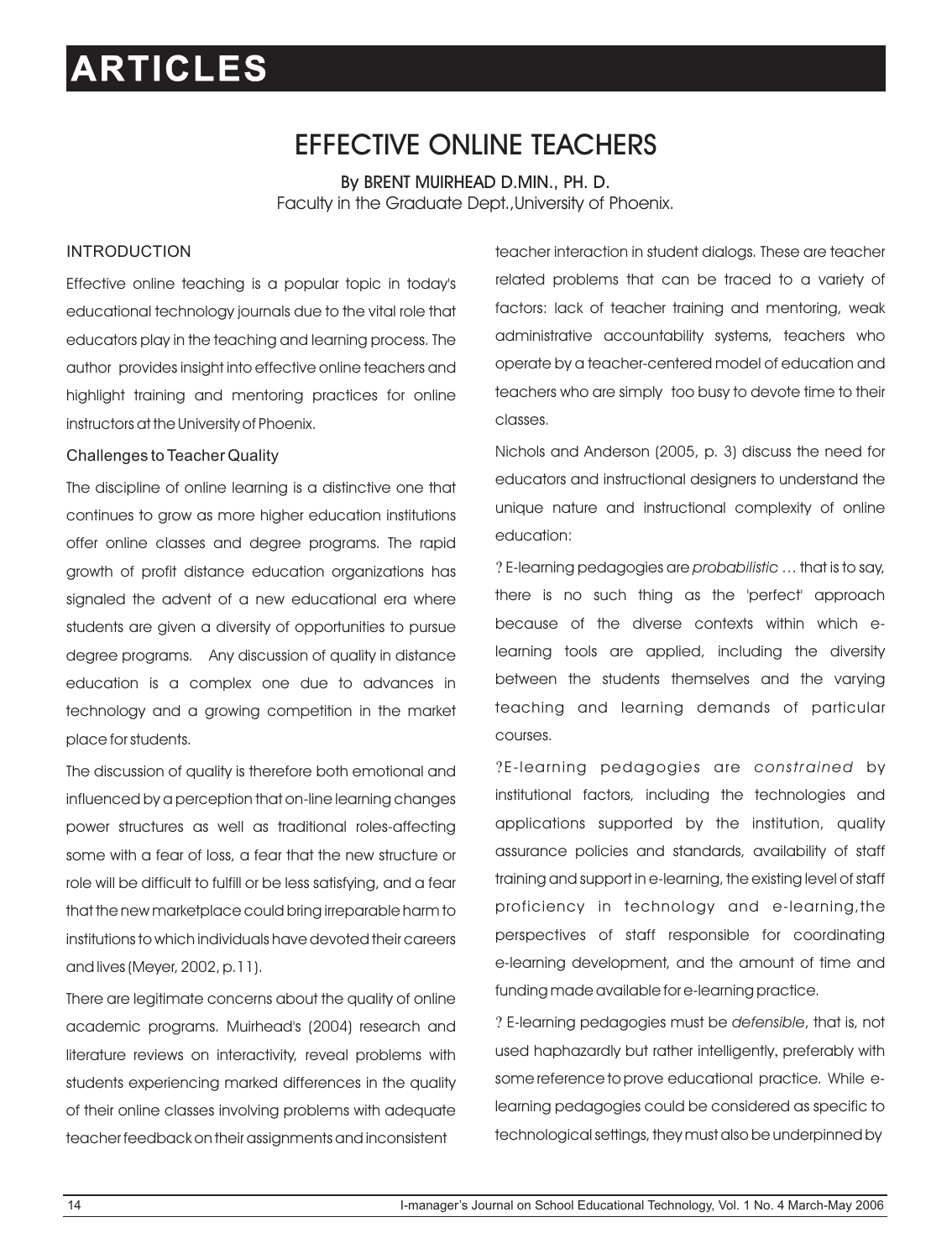#### accepted educational theory.

?E-learning pedagogies are *evolving* in the sense that new modes of practice and enhanced technological tools are continually emerging. Elearning practice cannot remain static, but should instead seek to make the most of new opportunities.

These insights into the nature of online learning reveal the dynamic qualities of teaching and learning in the virtual environment. Teachers play an essential role in making online learning relevant and meaningful to students while striving to meet required curriculum objectives and standards.

#### Research on Online Instructors

Salmon (2000) has extensive online experience as a trainer of instructors for the Business School at the Open University (United Kingdom). The Open University has been an international leader in experimenting with new educational methods and ideas. Salmon offers remarkable insights from her studies on Computer Mediated Conferencing (CMC) at the Open University. Research findings were based on a combination of content analysis of online communication of students and teachers, focused group work and testing and evaluation of a new teaching and learning model.

Today's online instructors are challenged by a growing diversity of students who have a variety of expectations, learning styles, computer and communication skills that influence their online participation in learning communities. An important question for instructors is how can they effectively enable students to become active self-directed learners who will enjoy working with others? Salmon's (2000) studies have produced a five stage model to help train and prepare teachers for online work:

- ? Access and motivation.
- ? Online socialization
- ? Information exchange
- ? Knowledge construction
- ? Development

The five-step model reflects a positive progression in the quality and intensity of interaction between students and their teachers. The online instructor's role is multidimensional and changes at different stages depending upon the student needs and circumstances within each class. Stage 1 involves helping new students become familiar with the software of the computermediated classes. Students can experience some technical problems that must resolve before they are able to participate online. Then, it is vital that instructors welcome the students to the class and offer assistance to help them feel at ease. Students can feel somewhat embarrassed by their struggles in learning of how to use the software. Instructors can alleviate the student's anxiety by sharing email messages, that stress they are supportive and optimistic in tone.

Therefore, it is important to know the "audience" which is constantly changing from class to class. For instance, why are some students just browsing or staying on the fringes of the class dialog? Salmon (2000) observers that even the "lurkers" or browsers are learning because they might be the sponges that take the information. Instructors should spend time getting to know their students to discover the reasons behind their hesitancy to make a significant contribution to their classes. Perhaps, some people lack confidence (Stage 2) and it is important to give these individuals time to read and enjoy the contributions of their classmates. Then, as students become more comfortable with the online culture they can move into sharing and exchanging information (Stage 3). The advent of Stage 4 affirms the importance of instructors becoming more intentional in their online remarks. Instructors need to weave their student's contributions into creative narratives that highlight course principles and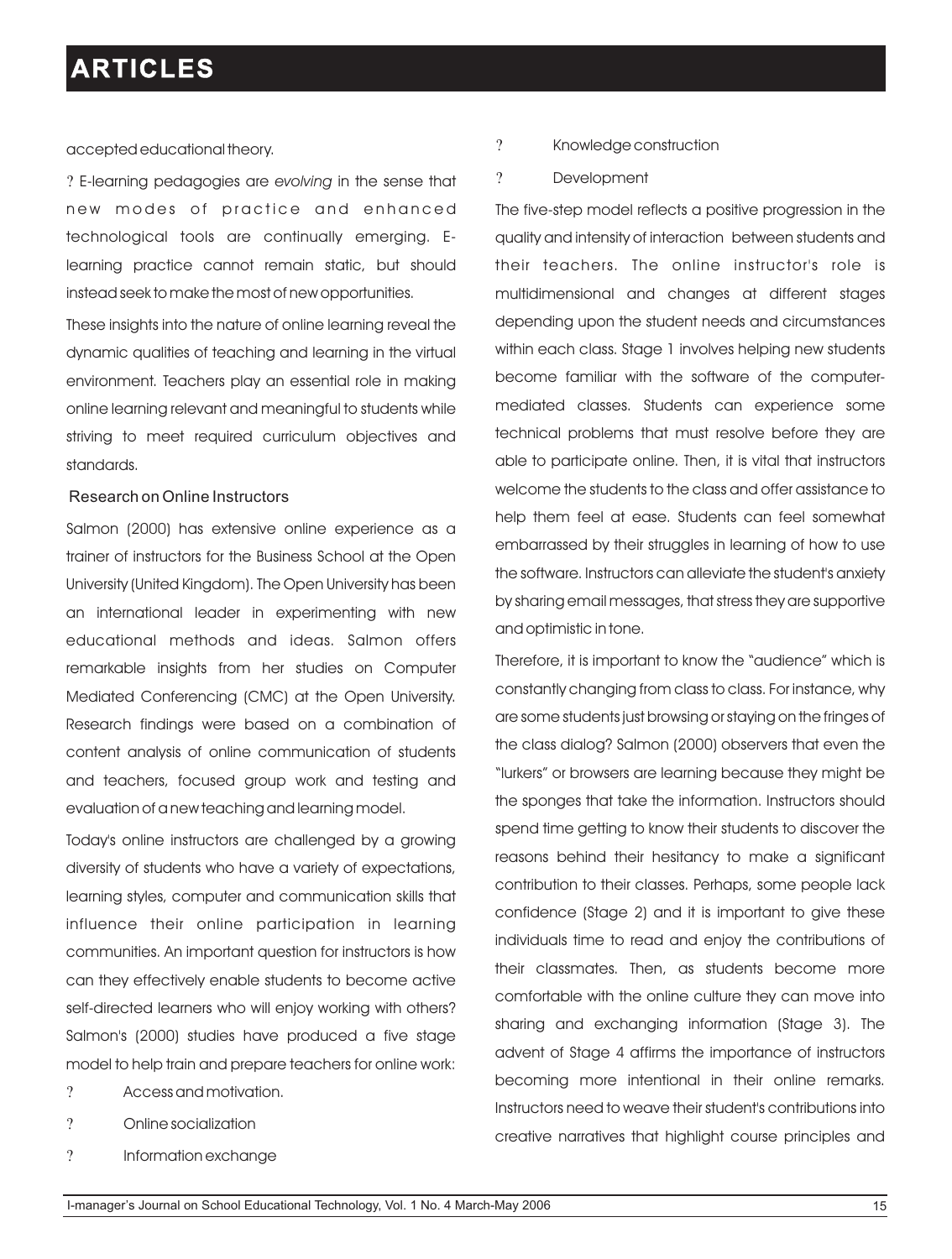theories. Instructors will notice a definite change in their students who move from being merely knowledge transmitters to creators or authors of innovative ideas.

Salmon (2000) encourages instructors to develop online assignments and interactions that foster critical thinking skills. Stage 5 is the highest level of learning and students are taught to use higher order thinking skills. Students are challenged to demonstrate reflective thinking by interpreting information at a deeper level. In fact, students will begin to acquire new cognitive skills and learn to monitor and evaluate their thinking. At this stage, instructors will need to devote time to creating a learning environment that fosters reflective online dialog.

The research studies at the Open University have provided the data to develop a comprehensive chart of five emoderator or facilitator competencies:

- ? Understanding of online process
- ? Technical skills
- ? Online communication skills
- ? Content expertise
- ? Personal characteristics (Salmon, 2000).

The chart provides an excellent overview of the five instructor competencies. It can be effectively used in a variety of ways: instructional design specialists that are creating online curriculum materials, distance educator administrators who are recruiting online personnel, trainers of online faculty members who need guidelines to help them make accurate assessments and individual instructors who want to develop a professional development plan.

Garrison and Anderson (2003) have developed a promising new distance education model known as the community of inquiry which involves three main elements: social presence, cognitive presence and teacher presence. The model reflects a greater emphasis on social factors and less attention to psychological

E-Moderator Online Competencies (Salmon 2000, p. 41)

| <b>OUALITY</b>                     | 1. CONFIDENT                                                                                                                                                                   | 2. CONSTRUCTIVE                                                                                            | 3. DEVELOPMENTAL                                                                                                                                                                   |
|------------------------------------|--------------------------------------------------------------------------------------------------------------------------------------------------------------------------------|------------------------------------------------------------------------------------------------------------|------------------------------------------------------------------------------------------------------------------------------------------------------------------------------------|
| Understanding of<br>online process | Confident in providing a<br>focus for conferences.<br>intervening, judging<br>participants' interest,<br>experimenting with different<br>approaches, and being a<br>role model | Able to build online trust &<br>purpose; to know who should<br>be online and what they<br>should be doing  | Ability to develop & enable<br>others, act as catalyst, foster<br>discussion, summarize, restate,<br>challenge, monitor<br>understanding and<br>misunderstanding, take<br>feedback |
| <b>Technical skills</b>            | Confident in operational<br>understanding of software in<br>use as a user; reasonable<br>keyboard skills; good access                                                          | Able to appreciate the basic<br>structures of CMC, and the<br>WWW and Internet's potential<br>for learning | Know how to use special<br>features of software for e-<br>moderators, e.g. controlling,<br>archiving                                                                               |
| Online<br>communication<br>skills  | Confident in being courteous,<br>polite, and respectful in<br>online (written)<br>communication                                                                                | Able to write concise,<br>energizing, personable online<br>messages                                        | Able to engage with people<br>online (not the machine or<br>the software)                                                                                                          |
| Content expertise                  | Confident in having<br>knowledge and experience<br>to share, and willing and able<br>to add own contributions                                                                  | Able to encourage sound<br>contributions from others                                                       | Able to trigger debates by<br>posing intriguing questions                                                                                                                          |
| Personal<br>characteristics        | Confident in being<br>determined and motivated<br>as an e-moderator                                                                                                            | Able to establish an online<br>identity as e-moderator                                                     | Able to adapt to new<br>teaching contexts, methods,<br>audiences & roles                                                                                                           |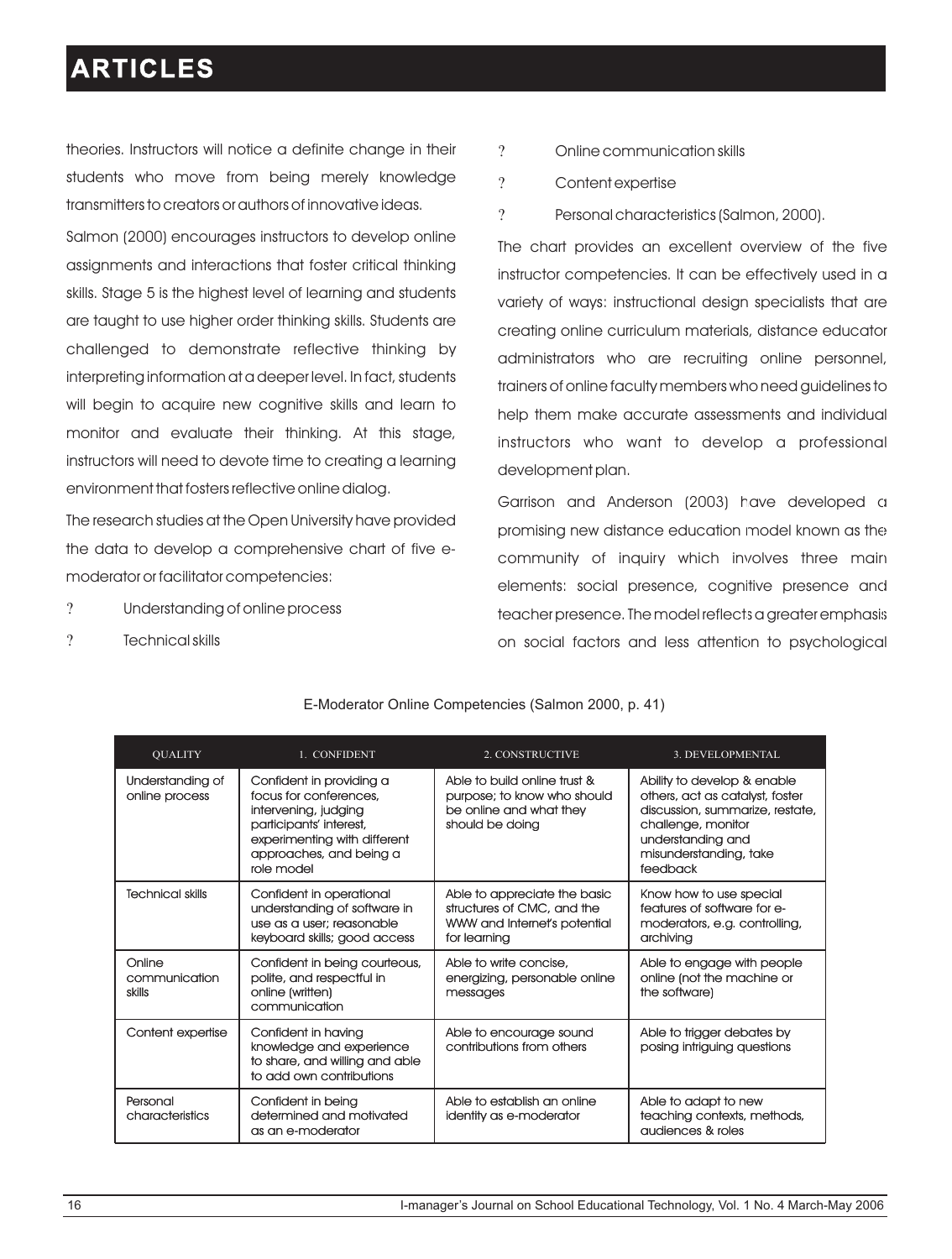| <b>OUALITY</b>                     | <b>4. FACILITATING</b>                                                                                                                       | 5. KNOWLEDGE SHARING                                                                                                                                              | <b>6. CREATIVE</b>                                                                                                                                                          |
|------------------------------------|----------------------------------------------------------------------------------------------------------------------------------------------|-------------------------------------------------------------------------------------------------------------------------------------------------------------------|-----------------------------------------------------------------------------------------------------------------------------------------------------------------------------|
| Understanding of<br>online process | Know when to control groups,<br>when to let go, how to bring in<br>non-participants, know how to<br>pace discussion and use time<br>on line. | Able to explore ideas, develop<br>arguments, promote valuable<br>threads, close off unproductive<br>threads, choose when to archive<br>build a learning community | Able to use a range of CMC<br>conferencing approaches from<br>structured activities to free<br>wheeling discussions, and to<br>evaluate and judge success of<br>conferences |
| <b>Technical skills</b>            | Able to use special features of<br>software to explore learner<br>use e.g. message history                                                   | Able to create links between CMC<br>and other features of learning<br>programmes                                                                                  | Able to use software facilities to<br>create and manipulate<br>conferences and to generate an<br>online learning environment                                                |
| Online<br>communication<br>skills  | Able to interact through e mail<br>and conferencing and achieve cultural sensitivity<br>interaction between others                           | Able to value diversity with                                                                                                                                      | Able to communicate<br>comfortably without visual cues                                                                                                                      |
| Content expertise                  | Carry authority by awarding<br>marks fairly to students for<br>their CMC participation and<br>contributions                                  | Know about valuable resources<br>(e.g. on the WWW) and refer<br>participants to them                                                                              | Able to enliven conferences<br>through use of multi media and<br>electronic resources                                                                                       |
| Personal<br>characteristics        | Show sensitivity to online<br>relationships and<br>communication                                                                             | Show a positive attitude,<br>commitment and enthusiasm for<br>online learning                                                                                     | Know how to create a useful,<br>online learning community                                                                                                                   |

which has characterized the current generation of research studies. Additionally, there is a need to study online interaction from a communication theory perspective by investigating a diversity of variables such as length and number of messages, type of information shared and the amount of time between responses. The studies would provide deeper descriptions and insights into the nature of interactivity.

#### Training and Mentoring Online Instructors

Contemporary online instructors have a tendency to depend upon "intuition." The intuition teaching method of learning is quite time consuming and frustrating because individuals must learn by trial and error. A review of research studies on computer-mediated graduate classes reveals that the quality of instruction varies from class to class within a school. Students indicate that one teacher will provide a class structure that promotes good dialog and provide consistent teacher feedback on their work. Yet, in another online class, students will share stories of teachers who provided little interaction. For instance,

one study respondent related that "I have tutors who do little more than respond 'good job' to my posts, tutors who haven't responded at all, and tutors who have taken a great deal of time to post a meaningful, thoughtfulprovoking response (Muirhead, 1999, p. 54)."

The new online instructor often has an assortment of feelings when he or she starts their first online class. They are excited about teaching online and participating in a new instructional role that is filled with diverse educational challenges for professional growth. Yet, the new teacher can have fears about failing that need to be addressed prior to the start of their online class. The teachers' fears are about venturing into the unknown educational areas that they have little or no knowledge about. It is important that teachers are given opportunities to become familiar with the basic elements of their online course work such as how to communicate using e-mail, strengths and weaknesses of the course software, and key people to contact for technology expertise. For instance, the University of Phoenix has developed a large technical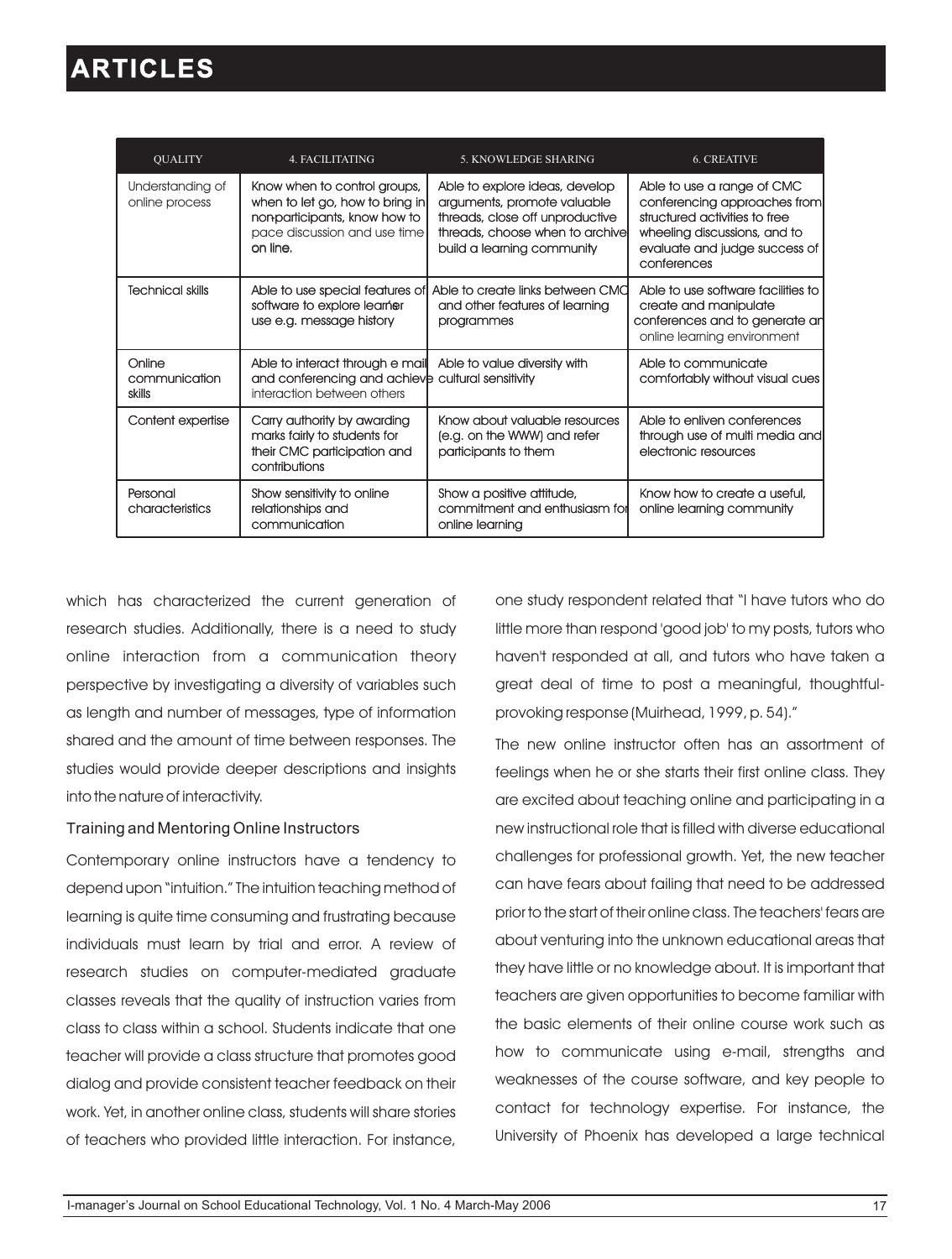staff for teachers and students that are available to meet immediate technology needs on a 24/7 basis. The technical staff can be reached by toll free telephone which helps individuals to resolve computer related issues.

The wise administrator will provide a training period for new instructors to help them learn in an actual online environment. Also, it helps distance education schools offer information on their policies, organizational practices and educational philosophy. Lynch (2002) notes that "it is only by actually experiencing the online environment as a student, that teachers finally understand student fears, stress, frustrations, and joys in learning in the Web-based environment (p. 67)."

The University of Phoenix (UOP) has developed a rigorous training and mentoring program for their online and on ground faculty candidates. Currently, there are approximately 20,000 instructors who facilitate classes for over 300, 000 students who are online and at 180 campuses in the United States, Puerto Rico, Alberta and British Columbia (UOP Fact Book, 2005). The university places a high priority on training to insure that instructors can make the transition from a traditional to a learner centered educational model. Students benefit from having trained instructors who can provide positive online experiences that promote high academic standards and foster intellectually stimulating online dialogs.

Online training is designed to prepare faculty candidates to use Outlook Express software and become effective in sharing in the virtual environment. Muirhead and Betz (2002, p. 70) "The second goal is related to the context and content of working with an institution of higher education online, including policies and practices, and learning how to create clear, respectful, and engaging communications in an online environment." The third objective of training is to equip individual to be ready for ir their mentorship which is next step in the training process. Mentoring new online teachers should follow closely after their initial training to consolidate and enlarge upon what was learned and apply it in their own online courses. Ideally, new teachers should have their first online class within one or two months of training.

Faculty schedulers need to devise a system that integrates new teachers into online classes as rapidly as possible. It is also important to identify veteran faculty members who can participate in the mentoring program. Administrators need to recruit teacher-mentors who possess subject matter expertise, excellent communication skills and have experience teaching distance education classes. It is also important to create a teacher salary structure that fairly compensates the mentor for sharing knowledge and skills during the mentorship (Muirhead, 2002).

Henry (1996) provides relevant advice for effective mentoring:

- ?Maintain regular contact. Mentors should assume they are the givers in the relationship. Consistent contact models increase dependability and builds trust. At least weekly contact is recommended.
- ?Always be honest. Trust and respect are the foundations on which mentorships are built.
- ?Avoid being judgmental of a protege's life situation. Acceptance without conditions communicates that your concern comes without strings attached.
- ?Avoid excessive gift giving. And don't do for a protege what s/he can do for him/herself. Your greatest gift is to help a person discover his/her own solutions to problems.
- ?Don't expect to have all the answers. Sometimes just listening attentively is all people need.
- ? Help your protégé access resources and expand support networks. Discuss the importance of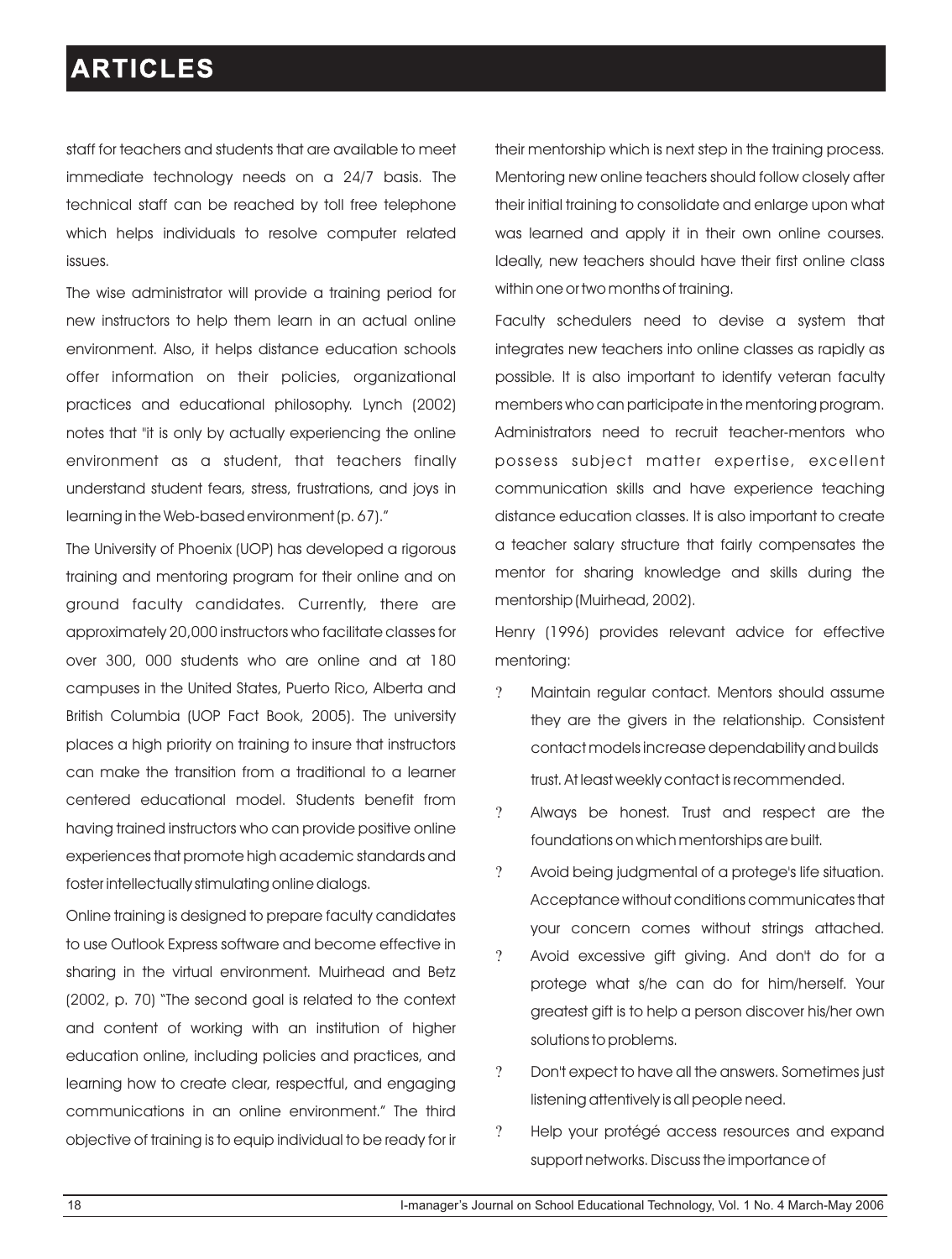maintaining positive relationships.

- ?Be clear about your expectations and your boundaries. Set up ground rules and communicate them.
- ?Avoid being overwhelmed by your protege's problems. Remain calm and dispassionate to help solve problems.
- ?Respect confidentiality. Good friends do.
- ? If the relationship seems to stall, hang in there (Henry -- paragraph 4)

Henry's recommendations stress the importance of cultivating a positive and productive relationship between the mentor and faculty candidate. Mentors can generate relational conflicts by being too controlling and not giving their colleagues the freedom to take some professional risks in their online classes. The wise mentor always strives to create a learning relationship that promotes self-directed attitudes and behaviors in their faculty candidates. The primary goal of the mentorship is to help prepare individuals to be effective instructors who will have the skills, knowledge and confidence to independently teach their students.

At the University of Phoenix, faculty candidates have two weeks of preparation time to work with their mentor prior to the start of the class. It is a time where the mentor can provide feedback on their lectures, syllabus and personal biography. The pre-course activities enable new teachers to have their curriculum plans and materials prepared for the first week of class. The preparation phase is a vital element in the mentoring process and if the new teacher fails to demonstrate adequate progress on their course materials, the mentor will postpone their first class. The mentorship process does provide diverse opportunities for new teachers to reflect on their instructional plans and strategies. Mentorship programs should offer new faculty members:

- ? a structured process that has clear goals
- ? a nurturing and supportive climate
- ? offer professional insights and reflective dialog (SchoolNet, SA, 2002).

Veteran mentors devote a lot of time in helping their faculty candidate to prepare a solid course syllabus. A syllabus that lacks clarity about teacher expectations for assignments will cause frustration and confusion because students will not know what is expected of them. The syllabus can provide clear instructions for students while offering them a time management device to integrate school work into their busy daily lives. Also, the syllabus plays a vital role in helping students understand the teacher's expectations and establishes a foundation for positive learning experiences. Fullmer-Umari (2000) a faculty member at the University of Phoenix recommends that teachers should consider using seven key elements in their syllabus:

- 1. Course description and overview of subjects covered during the class
- 2. Teacher's biographical sketch that highlights both professional and personal experiences
- 3. Teacher's contact information (e-mail addresses and telephone numbers)
- 4. Assignment schedule for each week of the course (papers, readings, etc.)
- 5. Review of university/class policies for attendance, grading, participation, late assignments, tests and specific details on academic honesty
- 6. Request for student biographical sketches to be e-mailed to a class online newsgroup
- 7. Discuss frequently asked questions about assignments and computer problems.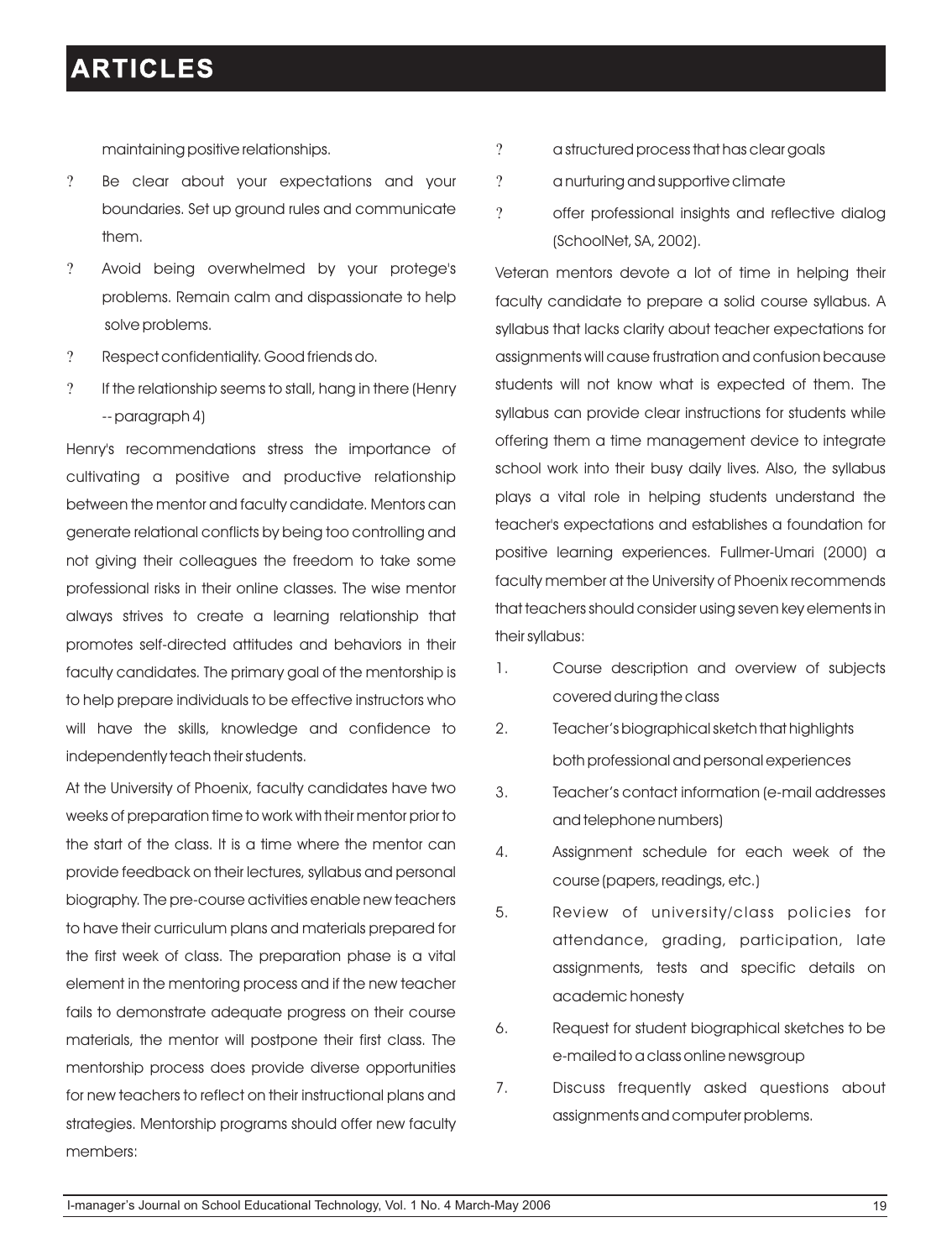#### Further Research Needed

There have been over 10,000 studies completed on what constitutes teacher effectiveness in traditional educational settings which highlights the importance of this issue. Seldin (1991) observes the researchers have found that effective teachers "…are masters of their subject, can organize and emphasize, can clarify ideas and point out relationships, can motivate students, and are reasonable, open, concerned and imaginative human beings" (p. 1). Yet, research into distance educators is far less extensive and more research is needed in the following areas: investigating online teacher training programs and identifying which certain training techniques are the most productive, studying teacher communication patterns to better understand their role, encouraging critical thinking and creativity and the academic effectiveness of blended learning formats. Distance educators must continue to develop new educational paradigms that represent theories and practices which accurately reflect the realities of the online learning environment.

#### Conclusion

It is vital to realize that contemporary research "…falls short of establishing links between specific teacher behaviors and probable learning outcomes" (Lucas & Murray, 2002, p. 44). A growing consensus has favored teachers creating active learning opportunities in their classes, encouraging students to acquire a foundation of content knowledge and fostering higher order thinking skills. Distance educators are challenged by using a textdriven form of education. Today's online classes rely heavily on printed materials and teacher created lectures and handouts. Therefore, the use of language becomes a focal point for teachers and students because the entire communication process is closely linked to thinking. Kirby and Goodpaster (2002) note "language works

intimately with all aspects of our thinking …sensing, feeling, remembering, creating, organizing, reasoning, evaluating, deciding, persuading, and acting. As we become more aware of the strengths and weaknesses of language, and as we increase and refine our own language, we will think better (p. 98). Distance educators need to be skillful communicators who integrate meaningful instructional activities into their classes that promote internalization of critical thinking skills and knowledge. It is one of the unique challenges of teaching online but it is essential to prepare students for leadership roles.

#### References

- Fullmer-Umari, M. (2000). Getting ready: The syllabus and other online indispensables. In K.W. White & B. H. Weight (Eds.) *Online teaching guide: A handbook of attitudes, strategies, and techniques for the virtual classroom*, Needham Heights, MA: Allyn & Bacon.
- Garrison, D. R. and Anderson, T. (2003). E-learning in the 21<sup>st</sup> century: A framework for research and practice. London, UK: RoutledgeFarmer.
- Kirby, G. R. & Goodpaster, J. R. (2002). *Thinking* (3<sup>rd</sup> ed.).Upper Saddle River, NJ: Pearson Education.
- Lucas, C. J. & Murray, J. W. Jr. (2002). *New faculty: A practical guide for academic beginners*. New York, NY: Palgrave.
- Lynch, M. M (2002). *The online educator: A guide to creating the virtual classroom*. New York, NY: RoutledgeFalmer
- Meyer, K. A. (2002). *Quality in distance education: Focus on on-line learning*. ASHE-ERIC Higher education report, 29 (4). Hoboken, NJ: John Wiley & Sons.
- Muirhead, B. (2004). Research insights into interactivity. *International Journal of Instructional Technology and Distance Learning*, 1 (3), 65-70. Available: http://www.itdl.org/Journal/Mar\_04/index.htm